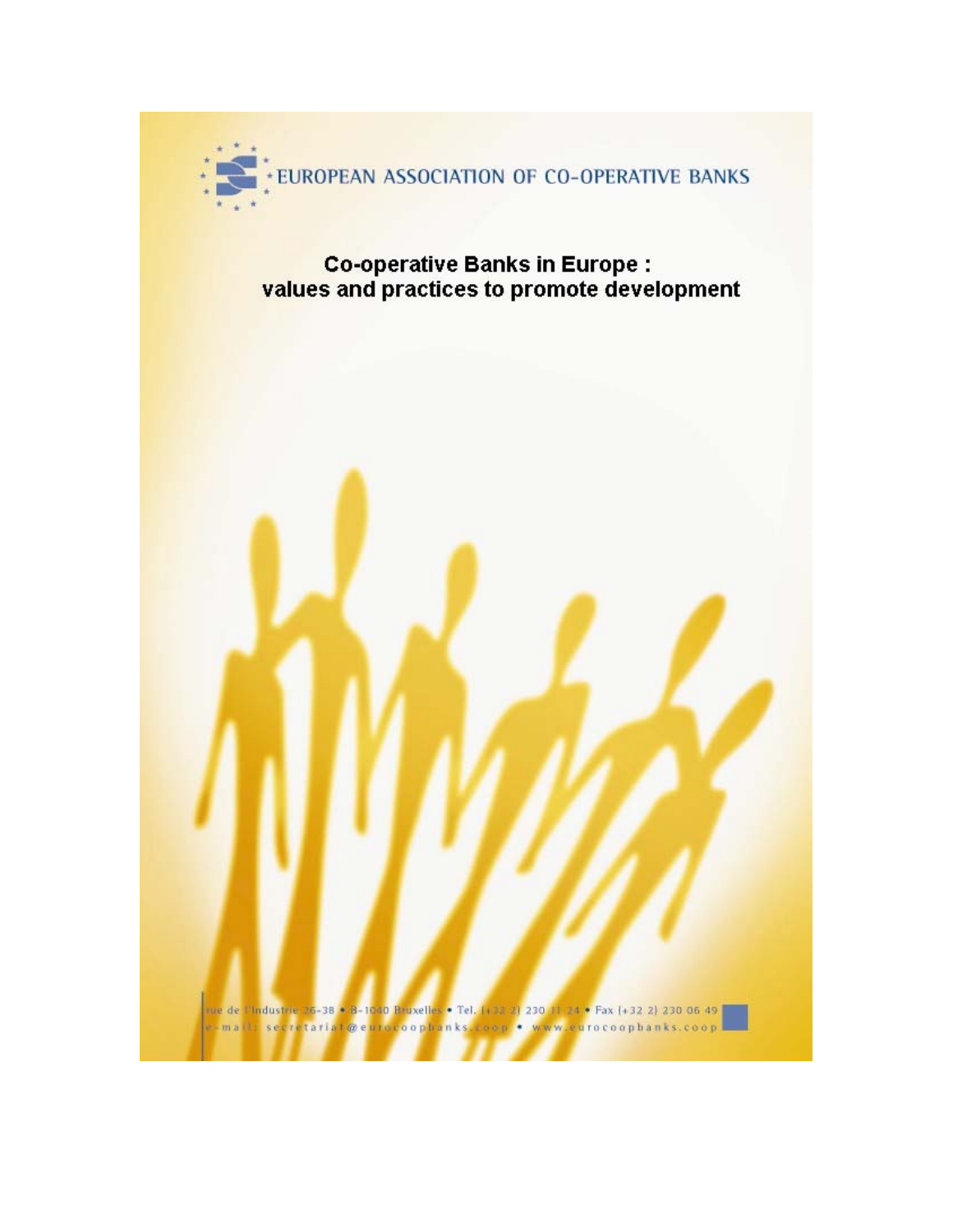

### *The European Association of Co-operative Banks*

The Association of co-operative banks was created in 1970. It represents, promotes, and defends the interests of its members and co-operative banks in general. As such, the Association is the official spokesman to the European institutions. To this end, the missions of the Association include:

- To provide information to members on all initiatives and measures taken by the European Union that affect the banking sector;
- To organize an exchange of views and experiences and to coordinate member organisations' positions on issues of common interest;
- To carry out efficient and active lobbying to European institutions;
- To develop positions on issues of common interest.

The European Association of Co-operative banks fosters co-operation between co-operative banking groups. Furthermore, with the other representative co-operative organisations, the Association promotes the spirit of co-operation throughout the banking sector and beyond. In order to fulfil such goals, the Association is one of the founding members of the European Banking Industry Committee (EBIC), the European Payments Council (EPC), the European Committee for Banking Standards (ECBS) and the European Financial Reporting Advisory Group (EFRAG). The Association also maintains close contacts with UNICO and the International Confederation of Popular Banks (Confédération Internationale des Banques Populaires: CIBP). It is a founding member of the Co-ordinating Committee of European Union Co-operative Associations (CCACE). Moreover the Association chairs the European Regional Committee of the International Co-operative Banking Association (ICBA). The Association maintains close links with the International Raiffeisen Union (IRU), the Confédération Internationale du Crédit Agricole (CICA) and the World Council of Credit Unions (WOCCU).

*For further information, please contact EACB:* 

*E-mail : [secretariat@eurocoopbanks.coop](mailto:secretariat@eurocoopbanks.coop) Telephone: (+ 32 )2 230 11 24 Visitez: [www.eurocoopbanks.coop](http://www.eurocoopbanks.coop/)*

*© Copyright 2004: European Association of Co-operative Banks*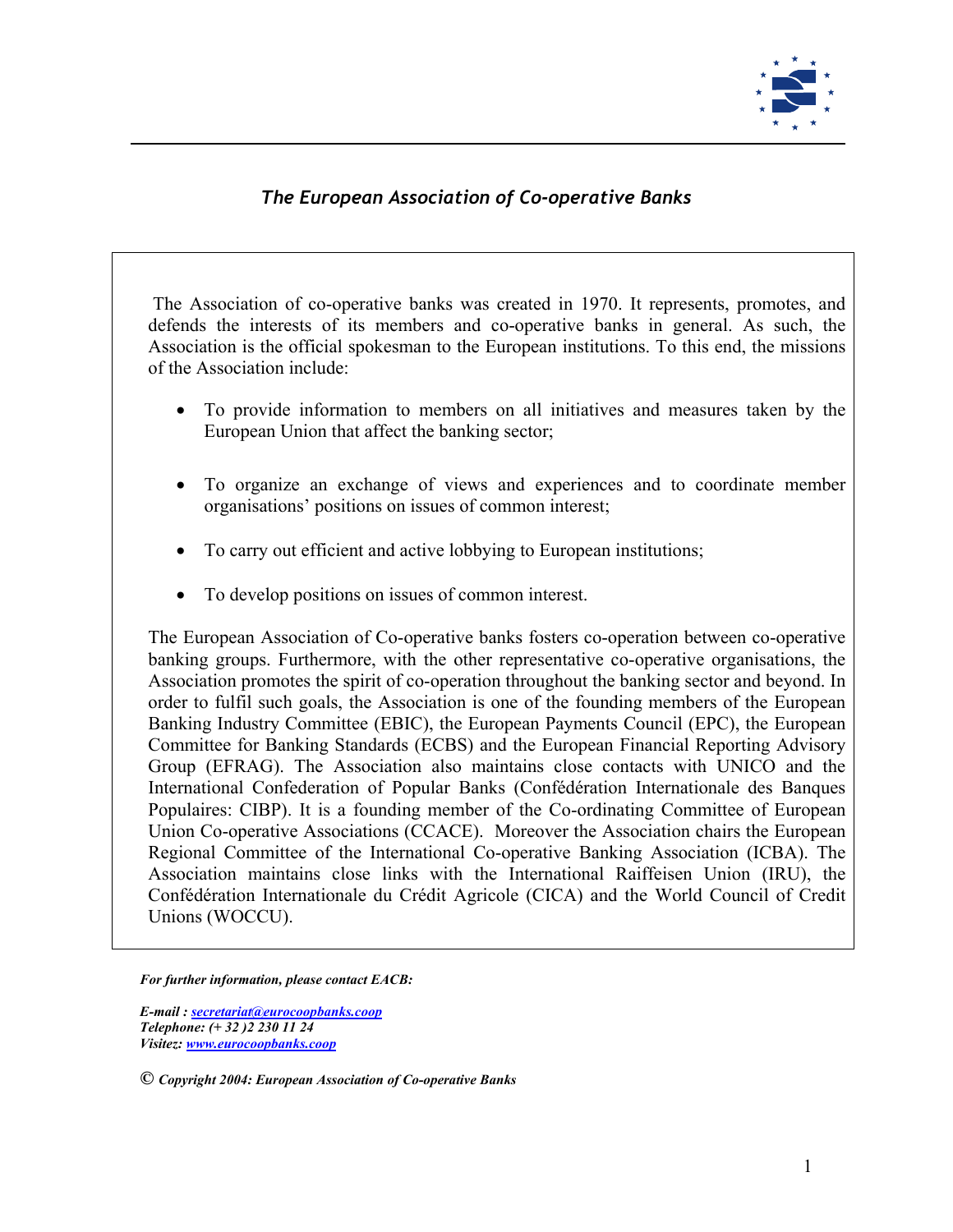

#### **SUMMARY**

4,500 co-operative banks, with a combined customer base of 130 million and 700,000 staff members, rank among the major players in Europe's banking and financial system. To the extent that they prioritise services rendered to economic operators, they make a potent contribution to Europe's development, competitiveness and employment policies. They have energised an original, innovative and highly successful corporate model into being and, in so doing, are giving unconditional support to national and European policies economically, socially and politically.

The attached explanatory statement profiles their role and operational model, the quintessential features of which can be synopsised as follows:

- o In a co-operative bank, shareholders or shareholder-members and customers are the same group of people who elect their management teams in accordance with the principle of "one person, one vote". This is economic democracy in action, the dominant end-purpose of which is to give customers value by offering them tailored-made products and services cost-effectively and 'close to home';
- o Co-operative banks' decentralised structure reinforces that closeness: their firm foothold in local communities through their 60,000 agency points gives them a sound knowledge of people's needs, enables them make accurate decisions at the grassroots and control risks and this, in turn, rebounds to foster regional development and social cohesion;
- o Co-operative banks have consistently pioneered sustainable development and corporate social responsibility. Not a day passes that they do not join in the battle to combat unemployment and eradicate social exclusion;
- o Their innovative capacity in shareholder-members' interest knows no bounds: it was they that ushered in the concept of "bancassurance" and that are leading the way in what can be classed as 'state-of-the art' technologies, particularly in the payment systems industry;
- o Rating agencies recognise that co-operative banks are financially sound and resourcefully administered. Not only is this the passport that helps them stabilise Europe's financial system and make it more competitive, it is also a prescription that allows them make a meaningful input into its modernisation dynamic and into work to restructure its multiple facets.

Finally it is stressed out that they are they bound by the same rules – legal, fiscal and prudential – as their competitors.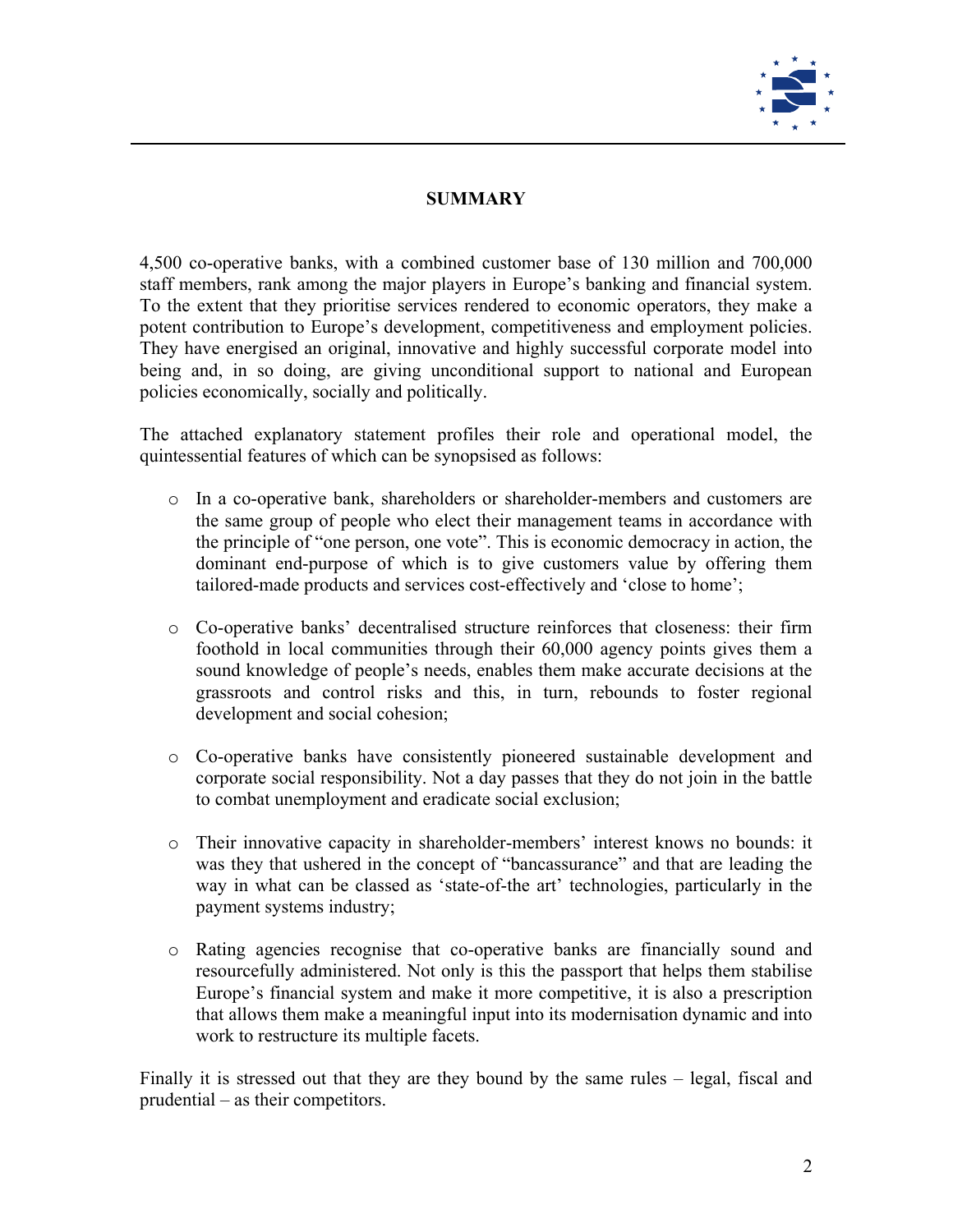

#### **TABLE OF CONTENTS.**

### THE *CONTRIBUTION*[S OF THE CO-OPERATIVE BANKS](#page-6-0) ...........6

| They contribute to the efficiency of the banking system and therefore of the economy 6 |  |
|----------------------------------------------------------------------------------------|--|
|                                                                                        |  |
|                                                                                        |  |
|                                                                                        |  |

## *[A FEW THINGS WORTH REMEMBERING](#page-9-0)*........................................9

|--|--|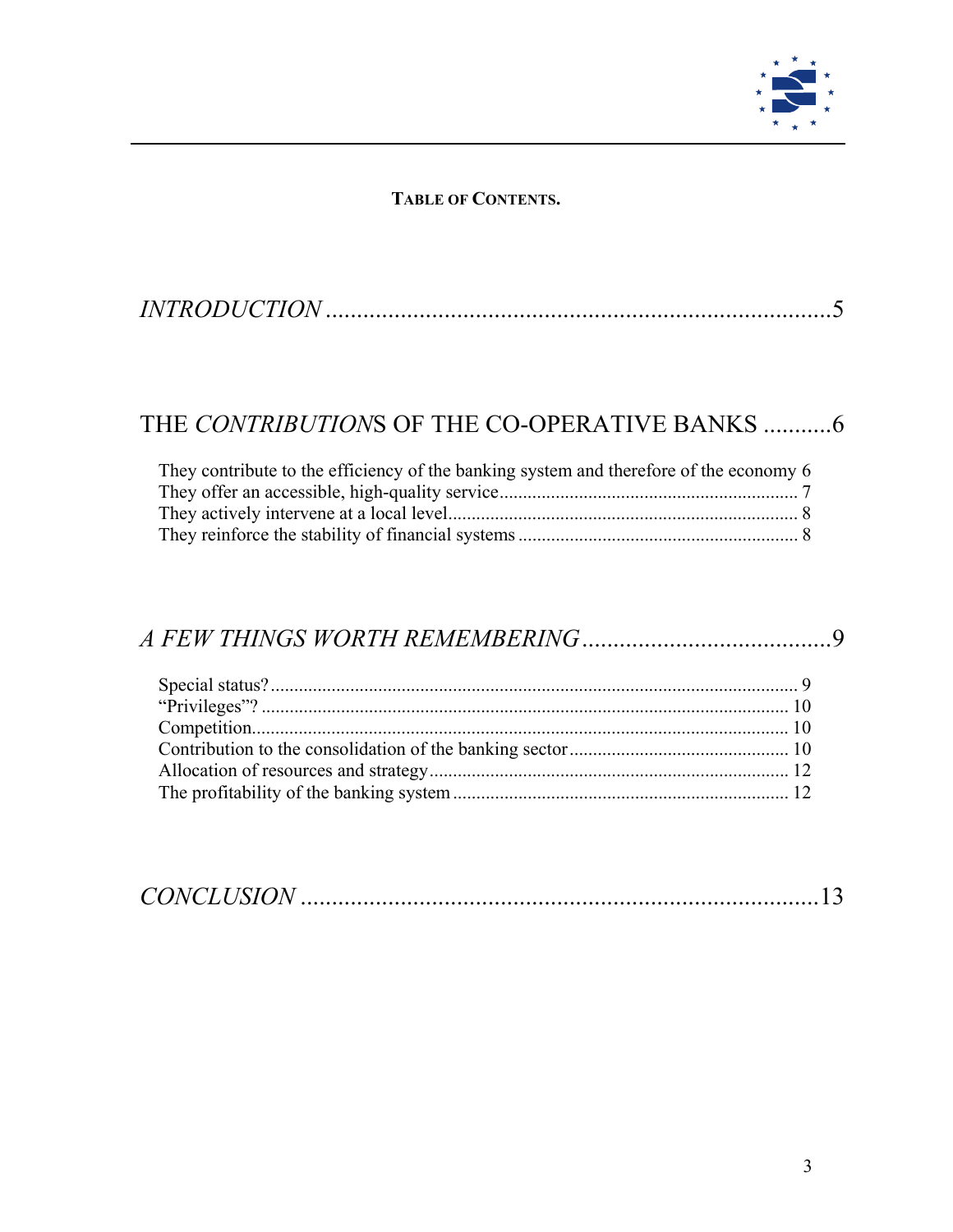

#### *THE REALITY AND VALUES OF CO-OPERATIVE BANKS*

Co-operative banks are among the major players in Europe's financial and economic system: 130 million customers, approximately 700,000 staff members, 60,000 branches or outlets and a 17% share of the deposits market<sup>1</sup>.

Co-operative banks contribute actively to economic growth and to the creation of employment, in particular through the durability of their *business model* and the support they give to various economic agents, notably the SMEs. They also contribute to the stability and competitiveness of the financial system and the economy by their level of capitalization, by the consistency of their performance, and by their sound risk management.

True to their original mission, co-operative banks are committed to promoting the economic interests of their members, who are simultaneously their owners and their customers. They enjoy a preferential and sustainable relationship with their members/customers by offering them state-of the art products that correspond to their needs, at best prices, and more generally by prioritising the economic and social promotion of European citizens.

#### Members/clients: a key role in co-operatives

In a co-operative society, members (or shareholder-members) are both proprietors and customers<sup>[2](#page-4-1)</sup>. In the context of their corporate governance principles, founded on democracy, they elect the managers of the co-operative who serve on the Boards of Management and /or Supervisory Boards.

<span id="page-4-0"></span><sup>&</sup>lt;sup>1</sup> This figure conceals a reality at the European level: Co-operative banking groups are among the major players in the banking market in Germany, Austria, Cyprus, Finland, France, Hungary, Italy, the Netherlands and Poland, with deposit market shares frequently in excess of 17%. 2

<span id="page-4-1"></span><sup>&</sup>lt;sup>2</sup> This avoids the conflicts of interest that might arise between shareholders and clients in a company with a share capital structure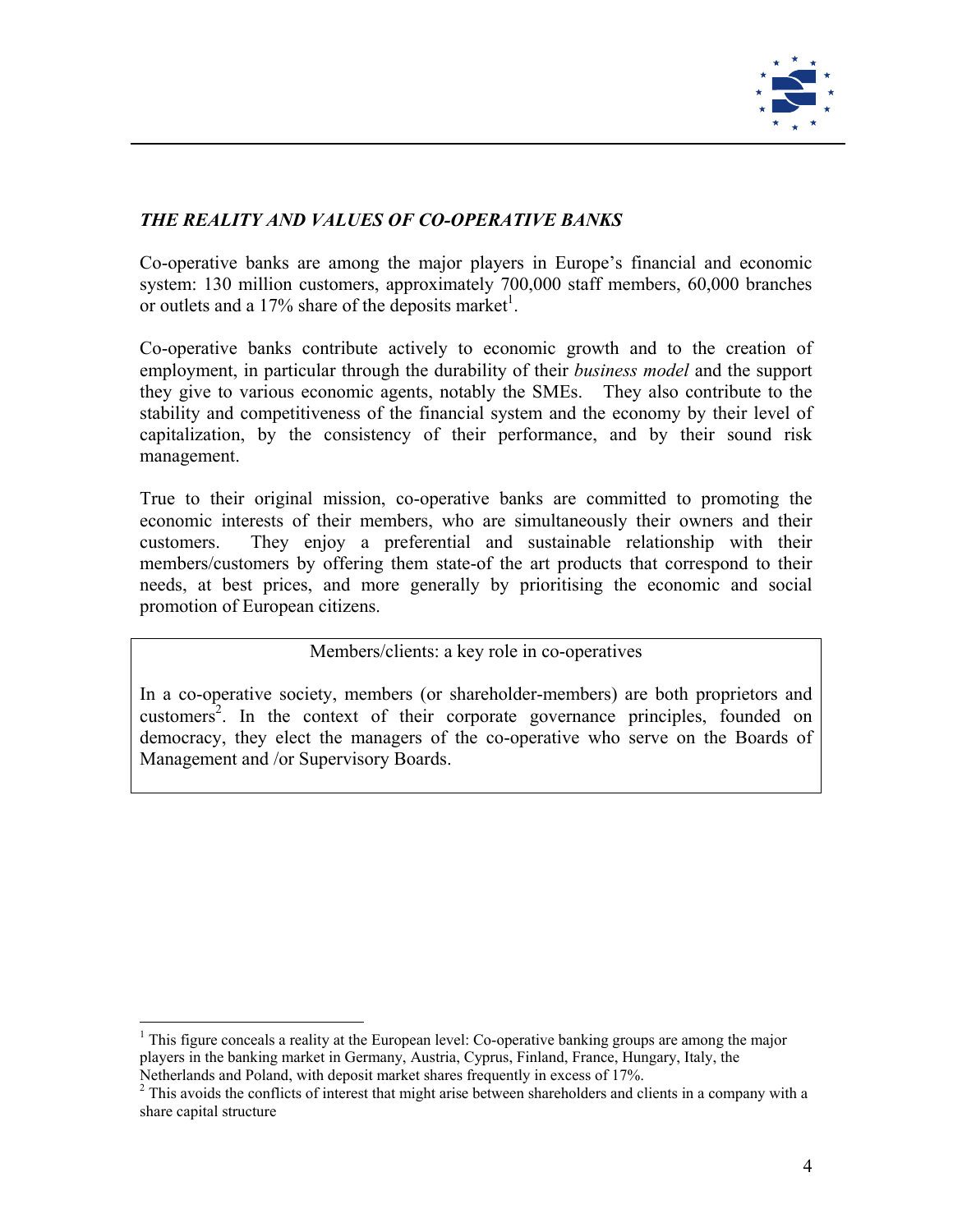

Co-operative banks have always been a vital motivating force behind the financing and development of the economies of European countries.

They form part of the *co-operative societies* whose role in Europe is recognized and encouraged by EU institutions, as evidenced in the recent statute of the "European Co-operative Society"<sup>3</sup> and the European Commission communication on the "promotion of cooperative societies in Europe". [4](#page-5-2)

Even if the co-operative traditions and legislation differ from one European country to another (as do some of the characteristics of co-operative banks themselves) there are nonetheless several substantial common factors at the heart of the European co-operative banking sector. The principal one is that they function democratically. European cooperative banks belong to their members, who participate in their democratic management, according to the principle: *one person, one vote*. It is similarly important to emphasize that cooperative banks are decentralized networks established at a local level.

 $\overline{a}$ 

<span id="page-5-0"></span>*INTRODUCTION* As a result, the primary mission of cooperative banks is to promote the economic interests of their members, who are also their customers. In other words, their principal aim is to create value for their "*members/customers"*, by furnishing them with quality products, at best prices, and by supporting the economic and social integration of individuals.

> By their origin and nature co-operative banks have historically been leaders in supplying financial services adapted to certain categories of customers, such as farmers and small and medium-sized enterprise (SME) to which access to credit at other banks used to be limited. About 32% of small and medium-sized European businesses, representing a total of  $4.2$  million<sup>5</sup>, are co-operative bank customers. Co-operative banks provide a fully comprehensive banking service to the personal segment whose customer base in Europe totals more than 130 million.

> Co-operative banks are integrated into their local environment and their role goes beyond that of provider of financial services. By co-ordinating grants and other resources at local level and applying them to their designated purpose, they play a key role in the

<span id="page-5-1"></span> ${}^{3}$ Council Regulation (EC) N. 1435/2003 of 22/07/2003 on the Statute of Co-operative Societies and Council Directive 2003/72/EC of 22/07/03 supplementing the Statute with the regard to the involvement of employees; O.J. N. L207 of 18/08/03.

<span id="page-5-2"></span><sup>4</sup> European Commission Communication COM (2004) 18 "On the promotion of co-operative societies in Europe", February 2004.

 $\overline{a}$ <sup>5</sup> Statistics collected by the European

<span id="page-5-3"></span>Association of Co-operative Banks (EACB). It should be borne in mind that SMEs employ in Europe 94 million people, which is 55% of the workforce, and they play a major role in the sphere of innovation (source: Observatory for SMEs in Europe, 2003, N.8)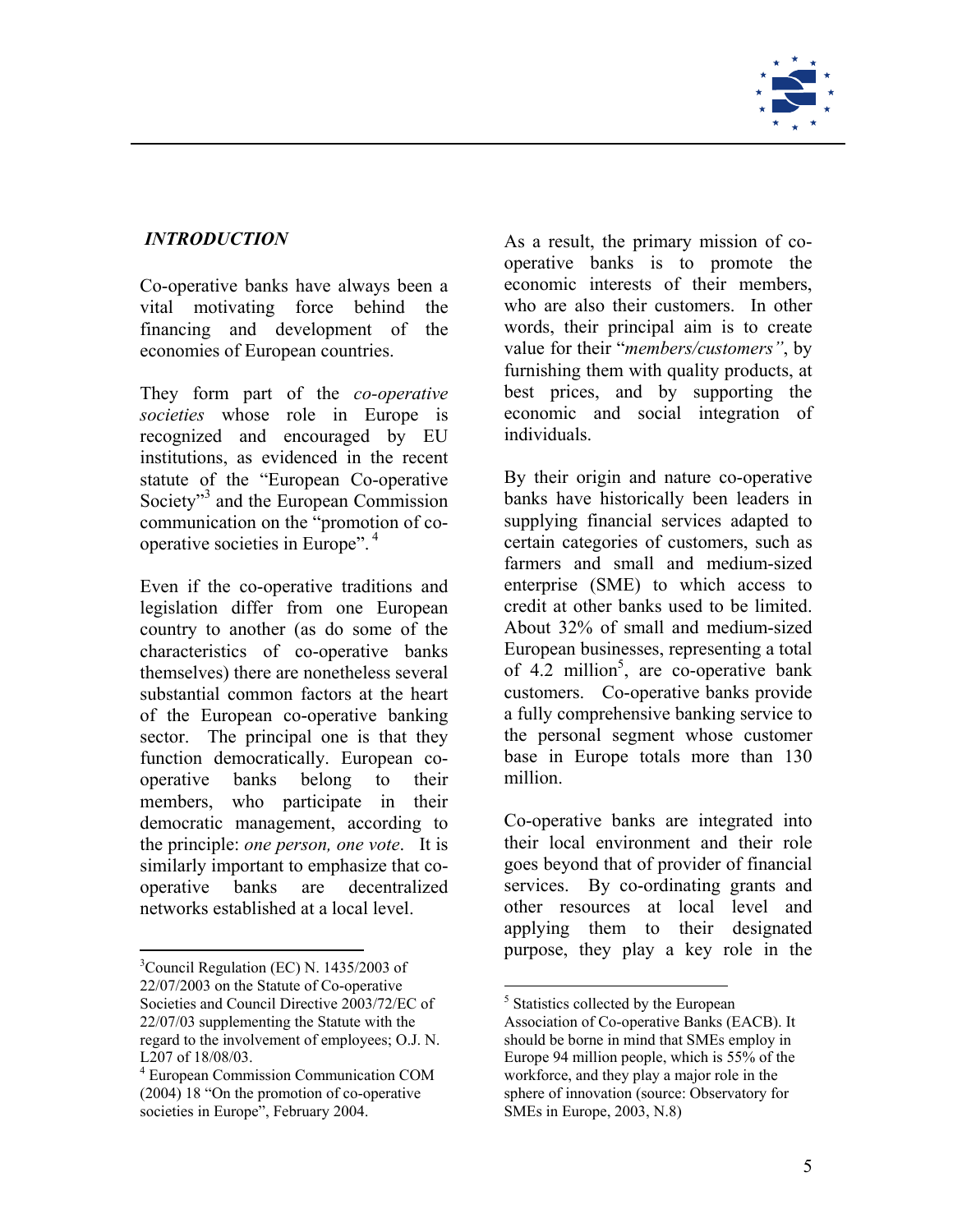

<span id="page-6-2"></span><span id="page-6-0"></span>development of regional and local economies and of social cohesion.

Co-operative banks operate today in a competitive market, *on a level playing field* with commercial banks. They have more than demonstrated their ability to actively contribute to recent changes in the sector. As major players in the financial sector, the co-operative banks contribute to its stability and competitiveness, thanks to their sound capitalization, their low-risk profile, and the consistency of their performance. The excellent ratings obtained in recent years, based on *the quality of their assets and their healthy financial profil[e6](#page-6-1)* , confirm and validate their contribution to the stability of financial markets and banking systems.

#### **THE** *CONTRIBUTION***S OF THE CO-OPERATIVE BANKS**

The co-operative banks bring significant contributions to the European economy.

#### *They contribute to the efficiency of the banking system and therefore of the economy*

Today, co-operative banks operate in highly competitive markets. They do so, successfully applying the co-operative principles underlying their business model. Owned by members/customers, their primary mission is to offer them the

 $\overline{a}$ 

best services, as opposed to maximizing profit for shareholders. Profits are nevertheless necessary to ensure the durability and development of the enterprise. Taking account of this unique approach to the market and of their structural characteristics, the cooperative banks are in a position to offer services that correspond to customers' needs, while maintaining their concern for fair prices.

On account of their proximity to their members and their firm establishment locally, co-operative banks are well placed to gather more comprehensive information on their customers, and at a lower cost. This permits them to *evaluate the needs and the solvency of their customers more thoroughly than other banks.* The information asymmetry is reduced and thus moral hazard and adverse selection may be lowered<sup>[7](#page-6-2)</sup>. Consequently, co-operative

<span id="page-6-1"></span><sup>&</sup>lt;sup>6</sup> S. Dalmaz and A. De Toytot (2002), "European Co-operatives Banks continue to restructure", Standards and Poor's - Ratings Direct. A. Le Bras, E. Dupont, B. Gandy, M. Taylor (2003), "Update on European Co-operative Banking", Fitch Rating – Special Report.

 $^7$  Arnott, R., Stiglitz, J.E. (1991), " Moral Hazard and nonmarket institutions: dysfunctional crowding out or peer monitoring", *American Economic Review*, Vol. LXXXI, pages 179-190. Berger, A.N., Miller N.H., Petersen M.A., Rajan R.G., Stein J.C. (2002)., "Does function follow organizational form? Evidence from the lending practices of large and small banks", *Harvard Institute of Economic Research*, Discussion Paper 1976. Boot, Arnoud W.A.(1999), "Relationship banking: what do we know?", *Journal of Financial Intermediation 9*, pages 7- 25. Petersen, M.A., Rajan, R.G. (1994), "The benefits of firm-creditor relationships: Evidence from small business data", *Journal of Finance, 49* pages 3-38. Stein, J.C. (2000), "Information production and capital allocation: decentralized vs. hierarchical firms", *National Bureau of Economic Research*, NBER Working Paper N. 7705. Stiglitz, J.E (1990). "Peer monitoring in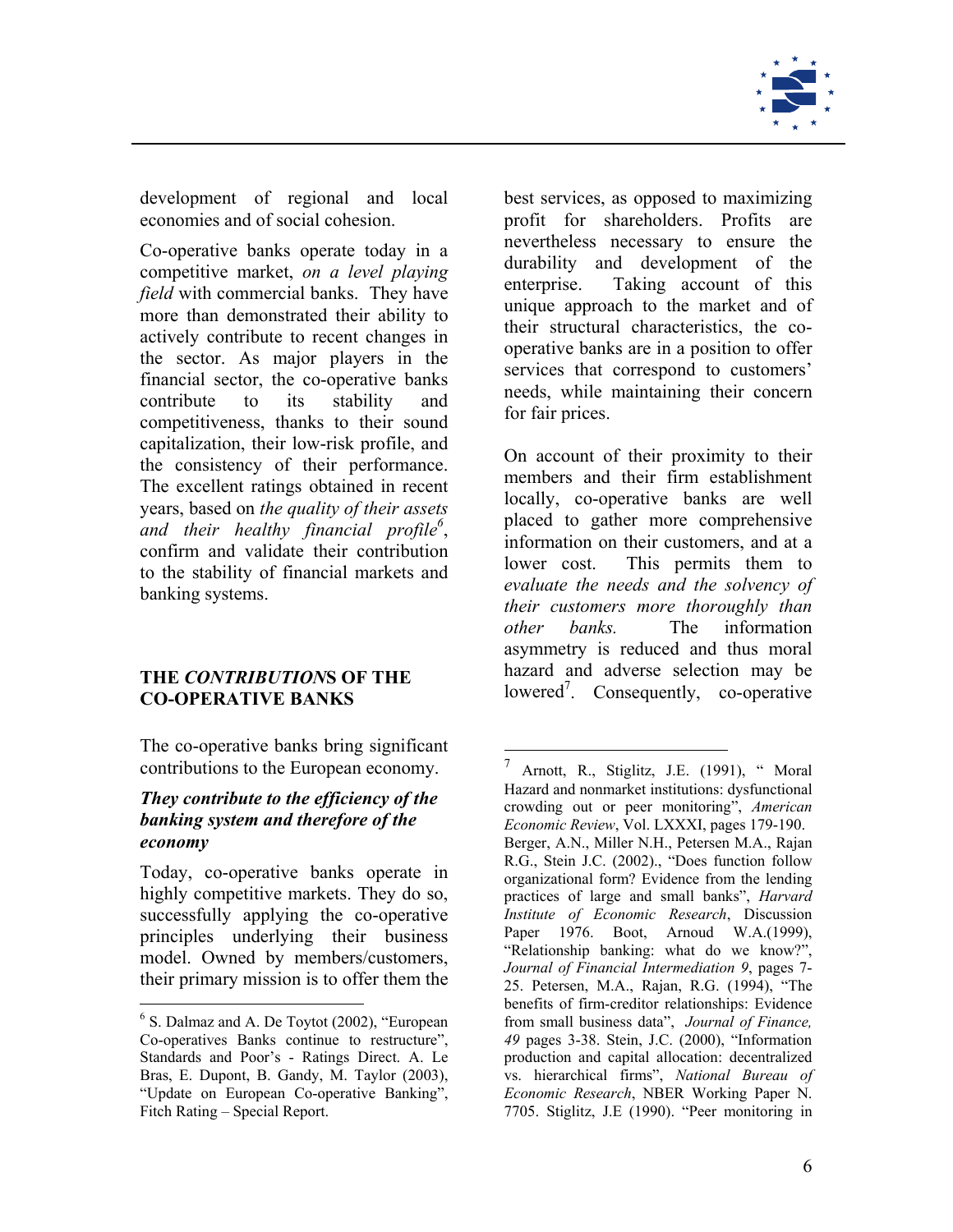

<span id="page-7-0"></span>banks are able, on the one hand, to achieve a generally *superior credit allocation* to that of the overall banking system and on the other hand to supply products and services tailored to customers' real needs, at the best prices. Competition with other players is thereby intensified, which, in turn, improves efficiency and competitiveness for the entire banking sector, and ultimately for the economy.

Co-operative banks also contribute to the performance of the European economy, by the financial support that they bring to all economic units, notably the SMEs, farmers, families, professionals, and residents of rural or outlying zones who, thanks to the presence of co-operative banks, can have full access to credit. Because of their close links with the SMEs, for whom they represent the major source of financing, the cooperative banks also work towards the creation of enterprise and innovation, thus contributing to a competitive and growing economy.

In a nutshell, the co-operative banks, by their specific legal status and organizational system, represent a unique form of enterprise which coexists with other forms such as commercial banks or savings banks, and which ensures an appropriate response to the *diversity of market needs.* This pluralistic approach to the economy and its players, one of the components in a competitive spirit, is the cornerstone of

 $\overline{a}$ 

an efficient and competitive market, as opposed to one based on standardization, concentrations and monopolies.

#### *They offer an accessible, high-quality service*

The co-operative banks have been the yardstick for *efficient business management* based on democratic principles. They encourage the active participation of their members/customers in the strategic evolution of the company, thus taking their place in a long-term perspective of banking activity. Unlike other companies quoted on the stock exchange, the management of co-operative banks is not subject to the volatility of financial markets. This approach reflects equally positively on the relationship between customer and bank. The long-term interests of customers are crucial to the activity of co-operative banks, regardless of their current circumstances.

The co-operative banks are in a position to collect and bring together pertinent information concerning *the expectations and needs of the customer.* Thus, they are particularly well placed to adapt their products and services, resulting in a *high level of customer satisfaction.*

For the same reason, the co-operative banks have had exceptional success in anticipating market needs, thus playing a leading innovative role in the area of both products and technology. The concept of bank insurance (*bancassurance*) created by the French co-operative banks following the Crédit Mutuel in the 1970s and 1980s, or the

credit markets". *World Bank Economic Review,*  N. 4, pages 351-366.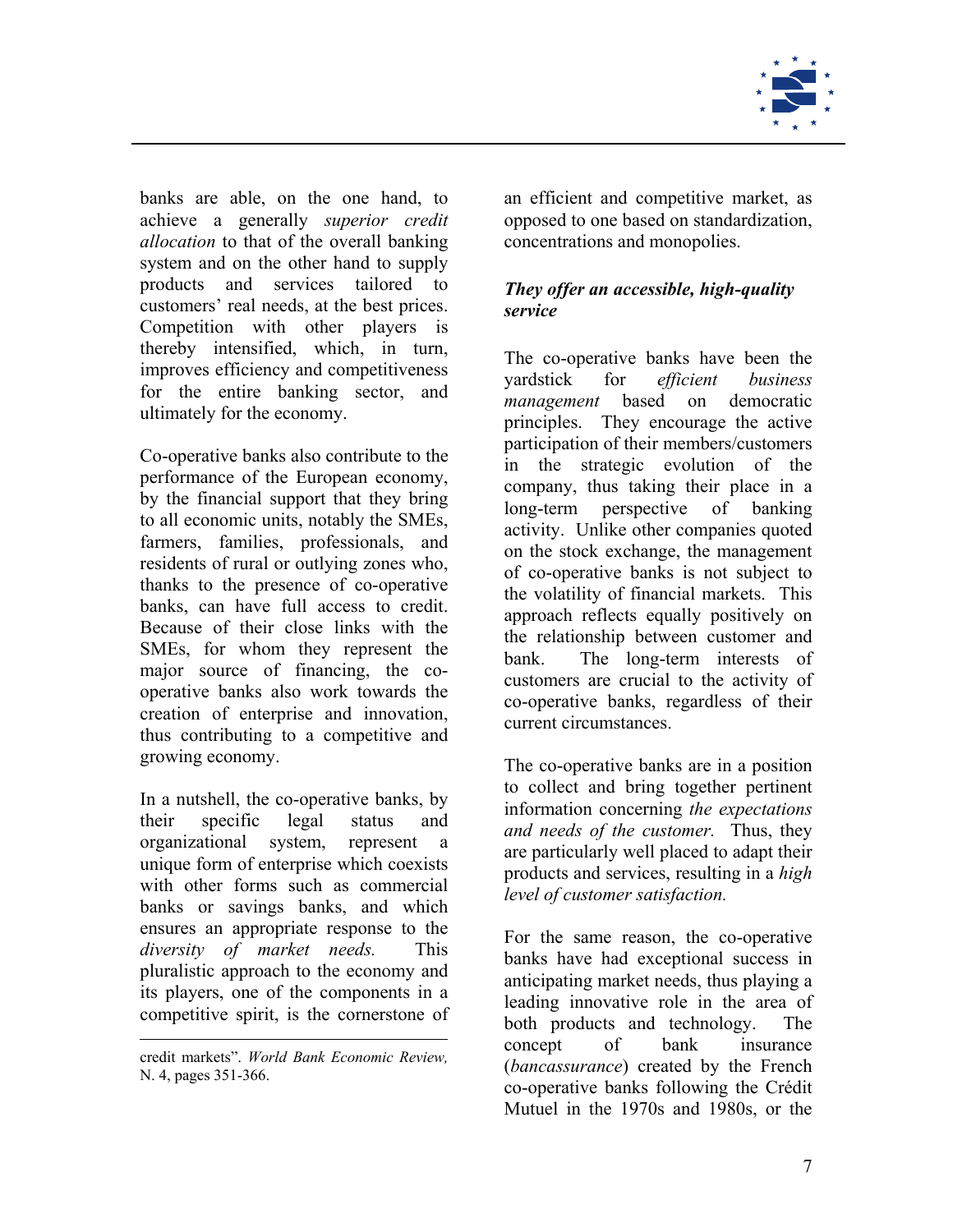

<span id="page-8-0"></span>recent successes in the field of electronic banking recorded by the Finnish Okobank, the Dutch Rabobank, and the Austrian RZB (which played a pioneering role amongst new member countries in this sector), are examples among numerous others of the innovative force of the co-operatives. In short, the *business model* of co-operative banks also ensures a *high degree of consumer protection,* since not only are customers well informed, they also, as members, play an active part in decisionmaking.

#### *They actively intervene at a local level*

The co-operative banks, as decentralized networks, are deeply involved in their local environment. *Historically*, they were created by groups, by local communities, to compensate for the absence of easily accessible banking services, and as a consequence they have evolved in the context of these communities. For this reason *notions of social cohesion* and solidarity are at the very heart of co-operative banking. Nowadays, co-operative banks offer a strong impetus to local economic dynamism, particularly through their financing of agriculture, local community and SMEs, and by the promotion of social integration or educational programmes. What's more, they are substantial employers and often the prominent taxpayers in their region. The long-term view of co-operative banks allows them to foster values which go well beyond a simple financial *return*. Underlining this approach, cooperative banks are pioneers in the field of sustainable development and

corporate social responsibility, a priority to which their competitors have only recently directed their attention.

#### *They reinforce the stability of financial systems*

The co-operative banks are characterized by strong capitalization (high solvency ratio) [8](#page-8-1) , by moderate risk levels, and stable profit levels, as emphasized in the reports by Standards & Poor's, Fitch and by FMI. The FMI report in particular points out that co-operative banks act as a buffer against any crisis in the banking system.<sup>[8](#page-8-2)</sup> The S&P report equally highlights their regulatory function: "cooperative banks have demonstrated their capacity to consistently produce operational results, (...) such a capacity being linked to their minimum involveent in more volatile transactions."<sup>9</sup>

With regard to the New Agreement on Capital Stock or Basle II, the European co-operative banks lower the procyclical effects of internal ratings, thanks to their high solvency ratios. What is more, their model of decentralized decision-making permits *efficient and healthy risk-management*. Finally, because of their financial robustness, cooperative banks reinforce the stability

<span id="page-8-1"></span><sup>&</sup>lt;sup>8</sup> Cfr New Capital Accord.

<span id="page-8-2"></span>Belaisch, A.; Kodres, L.; Levy, J.; Ubide A. (2001), , « Euro-Area Banking at the crossroads », *IMF Working paper*, « (mutual banks) act as a buffer in the event of a shock in the banking system as a whole » p. 54.

<span id="page-8-3"></span><sup>9</sup> Dalmaz, S. et De Toytot A. (2002), « European Cooperative Banks continue to restructure », *Standards and Poor's – Ratings Direct*, p.3.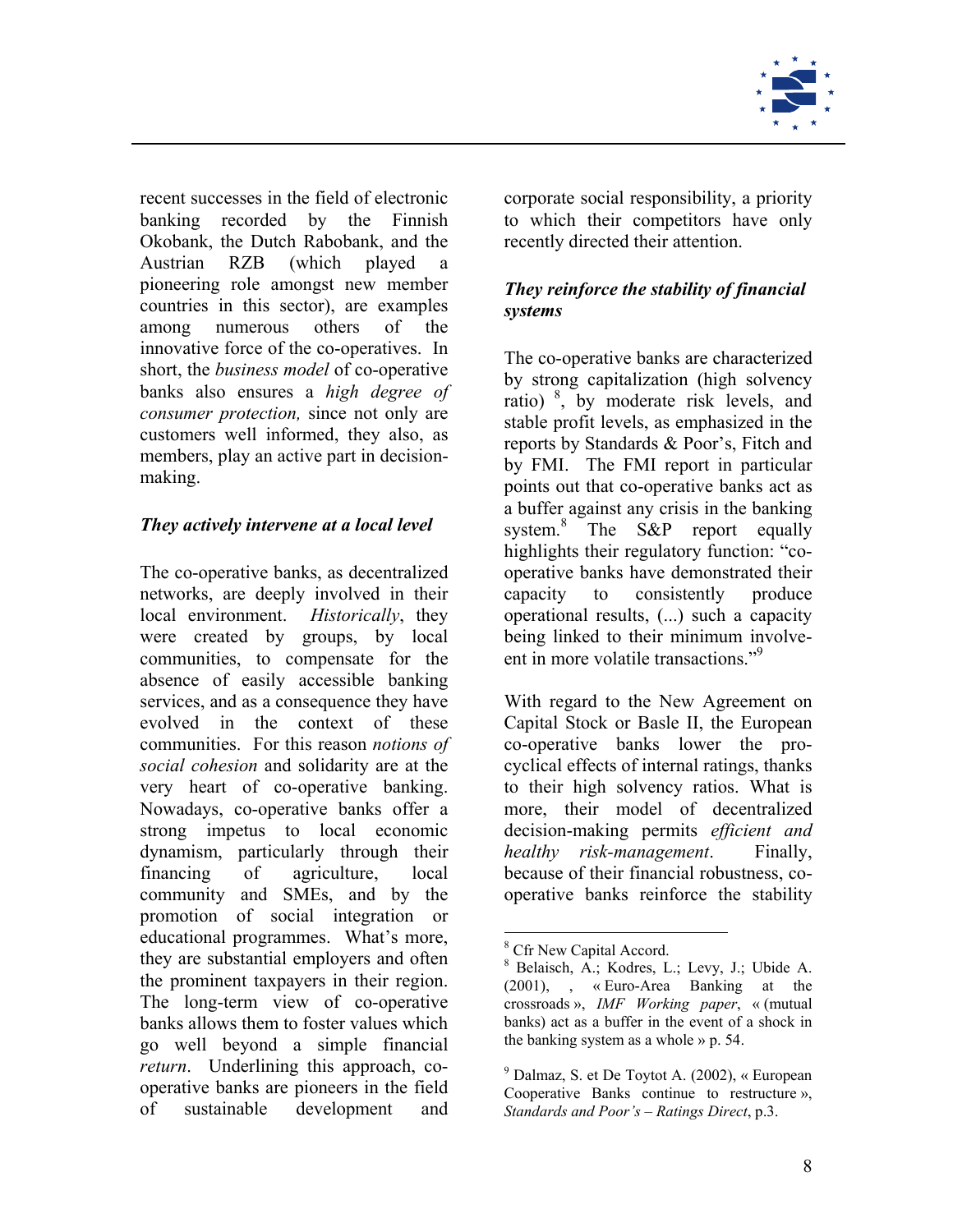

<span id="page-9-0"></span>and competitiveness of (and therefore confidence in) the European financial system.

#### *A FEW THINGS WORTH REMEMBERING*

The nature and importance of cooperative banks, the potential that their presence represents for society, are not always understood and their position is sometimes misrepresented<sup>10</sup>.

There is sometimes even confusion between co-operative banks and savings banks or public banks. Furthermore, there is a tendency to paint the entire group of co-operatives with the same brush. The confusion persists despite the fact that several studies<sup>11</sup> have identified

 $\overline{a}$ 

the key explanatory factors of the role and the competitive advantages of cooperative banking organizations.

### *Special status[12?](#page-9-3)*

 $\overline{a}$ 

Firstly, co-operative banks are private ventures *subject to the same legal framework as all other banks*, in conformity with banking directives. Likewise, they are subject to the same rules of risk-management and the same supervisory authorities.

Secondly, co-operative banks are fully subject to market regulations, either directly because they float stocks invested with shareholders, or indirectly because they have a vehicle quoted on the stock exchange.

Lastly, shares subscribed by members/customers *are remunerated*. This remuneration can take the form of preferential interest rates, of rebates, of favourable tariffs for services rendered, or more generally, of dividends**.** *In no* 

<span id="page-9-1"></span> $10$  Rusthon, J. et A. Dowdalls. (2003).

<sup>«</sup> Mutually assured destruction ? », PA

<span id="page-9-2"></span>

Consulting.<br><sup>11</sup> Among others we bring to attention: Arnott, R. et Stiglitz, J.E. (1991), "Moral Hazard and nonmarket institutions : dysfunctional crowding out or peer monitoring", *American Economic Review*, vol. LXXX, pages 179-190. Angelini, P.; Di Salvo, R.; Ferri, G. (1998), "Availability and Cost of Credit for Small Business : Customer Relationships and Credit Cooperatives", *Journal of Banking and Finance*, vol. 22(6), pages 925-954, 8. Berger, A.N., Miller, N.H.; Petersen, M.A.; Rajan, R.G.; Stein, J.C. (2002),"Does function follow organizational form ? Evidence from the lending practices of large and small banks", *Harvard Institute of Economic Research*, SSRN working Paper. Arnoud, W.A. (1999), "Relationship banking: what do we know?", *Journal of Financial Intermediation 9*, pages 7-25. Petersen, M.A.; Rajan, R.G. (1994), "The benefits of firmcreditor relationships: Evidence from small business data", *Journal of Finance, 49. Rasmusen*, E. (1988), "Mutual banks and stock

banks", *Journal of Law and Economics*, vol. XXXI. Sharpe, S., (1990). "Asymmetric information, bank lending and implicit contract: a stylized model of customer relationship", Journal of Finance 45, pages 1069-1085. Stein, J.C. (2000), Information production and capital allocation: decentralized vs. hierarchical firms, National Bureau of Economic Research, NBER Working Paper n° 7705. Stiglitz, J.E (1990), "Peer monitoring in credit markets", *World Bank Economic Review*, n° 4, pages 351-366.

<span id="page-9-3"></span><sup>12</sup> Belaisch, A.; Kodres, L.; Levy, J.; Ubide A. (2001), « Euro-Area Banking at the crossroads », *IMF Working paper*. Cf. page 47 : « Non incorporated institutions (savings, mutuals and cooperative banks) are a distinctive feature of the euro area banking landscape ».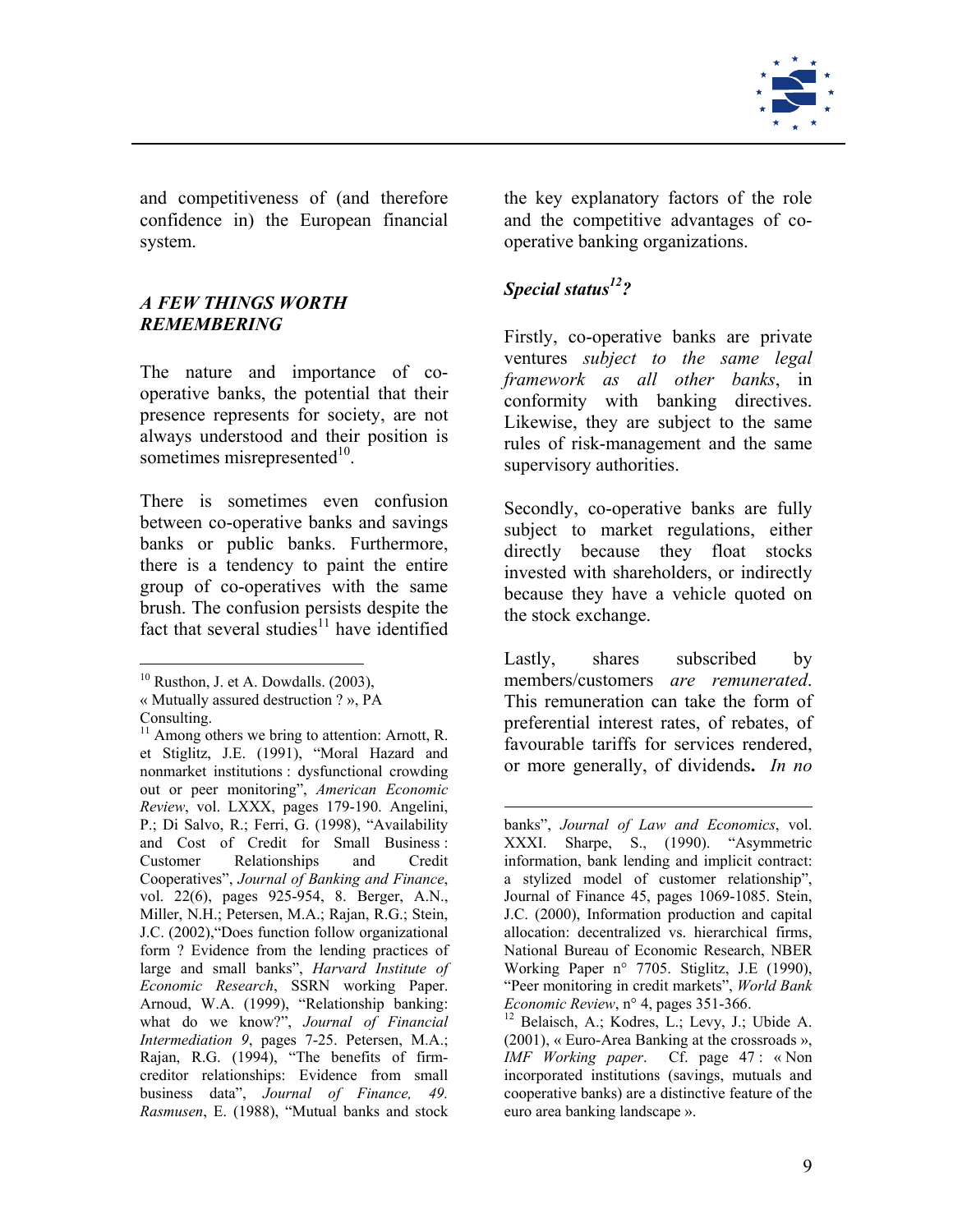

<span id="page-10-0"></span>*way, therefore, does the unique status of co-operative banks contravene free market regulations.* 

#### *"Privileges"?*

As a general rule co-operative banks in Europe do not benefit from any preferential treatment regarding  $\arctan^{13}$ . Furthermore, co-operative banks do not enjoy any kind of monopoly on savings and credit products, subsidised capital or government guarantees, save for a few exceptions that are offset by constraints[.14](#page-10-2) 

#### *Competition*

 $\overline{a}$ 

Co-operative banks do not enjoy unfair price advantages over commercial banks. The possibility of offering products at preferential prices is closely linked to their capital structure, held by the member-customers – which allows for reductions in costs and an efficient *business model* – and to the primary mission of co-operatives, which is to maximize customer value. For this reason, co-operative banks stimulate efficiency and competition in the banking sector. It is thereby rendered more competitive, which is a positive contribution.

#### *Contribution to the consolidation of the banking sector*

Co-operative status does not permit hostile takeovers that, more often than not, are doomed to failure, as genuine consent of the members is needed. This highlights a fundamental of co-operative banking andthe application of one of the principles of corporate diversity and, of economic democracy (it is the members/clients who decide the bank's fate). The co-operative is a form of organization generally recognized among the member States, and has at its disposal all appropriate legal rights and powers to permit the development of its activities internally and across all frontiers.

Does it, nonetheless, represent an obstacle to the process of consolidation of the European banking sector<sup>15</sup>?

<span id="page-10-1"></span><sup>&</sup>lt;sup>13</sup> It should be noticed that even when tax benefits, marginal in their amount, apply to cooperative banks in some European countries, those benefits are mainly counterbalanced by their consequential obligations. 14 The erroneous assertion seems to originate

<span id="page-10-2"></span>from the hotchpotch concept of *"not incorporated banks"* where the IMF groups together the co-operative banks, the savings banks and the public banks as if they are one and the same thing. The IMF definition of *nonincorporated* institutions is not in line with the common use of the term; thus resulting in incorrect and misleading conclusions. According to existing literature an *incorporated company* is a company regularly registered, i.e. a legal entity. As such co-operative banks definitely belong to the category of *incorporated companies*. Euro-Area Banking at the crossroads, Working paper, A. Belaisch, L. Kodres, J. Levy and A. Ubide, March 2001.

<span id="page-10-3"></span><sup>15</sup> Belaisch, A.; Kodres, L.; Levy, J.; Ubide A. (2001), « Euro-Area Banking at the crossroads », *IMF Working paper*, cf. p. 47, paragraph 61.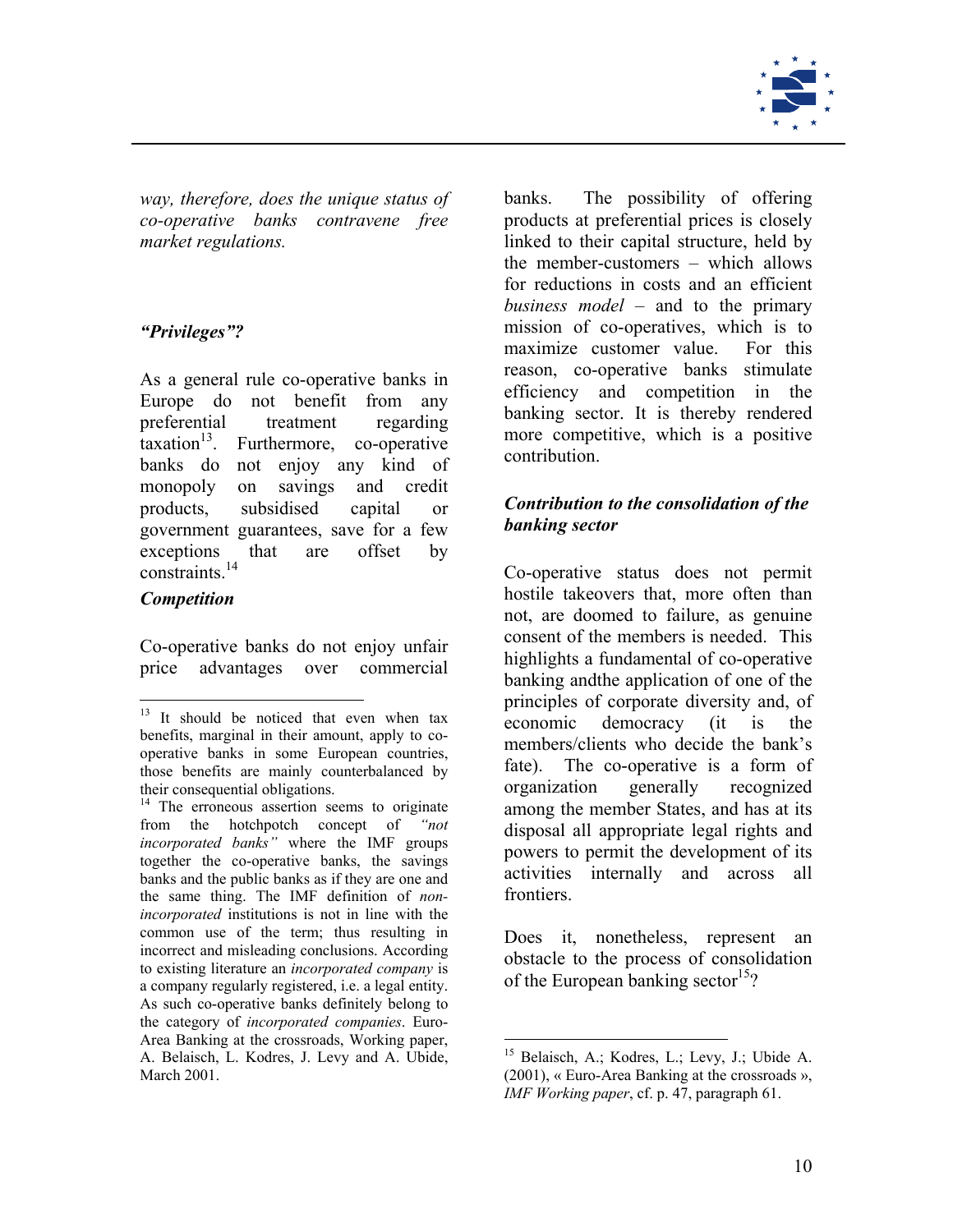

It must be realized that a process of consolidation does not exclusively, or even principally, emerge on the strength of takeover bids, Partnership agreements, sub-contracting and outsourcing, resource-pooling, the formation of joint subsidiaries, etc. are among the numerous options on offer. Co-operative banks have often been a driving force behind consolidation nationally.

The acquisition of co-operative banks by non-co-operative institutions is not impossible, and some concrete examples of it have taken place, as in Italy and in Belgium. Moreover, a number of major commercial banks are today part of financial groups controlled by cooperative banks, thus contributing to the consolidation of the European banking industr[y16.](#page-11-0) Furthermore, a listed stock company has at its disposal a wide range of means to protect itself from hostile takeovers (i.e. syndicate agreements, different types of holding interests in stock companies, political interference in acquisition of domestic banking institutions). Some of Europe's leading commercial banks resort to this practice as a matter of course.

As a general rule, it is useful to bear in mind that the ultimate reason for financial consolidation and integration is *to promote a more efficient allocation of available resources* within the European economy, for the benefit of customers.

 $\overline{a}$ 

It is thus a question of effecting economies of scale and range in the banking industry in order to achieve improved efficiency and competitiveness. So, considering the perspectives and structures of the market in Europe (which are fundamentally different from those prevailing in the United States) $17$ , are cross-border mergers really the only practical means of arriving at an efficient allocation of resources? The available economic literature on the subject of economies of scale, as well as on the effects of banking mergers, particularly in the retail banking segment, does not lead to any clear conclusions in its presentation of different and contradictory empirical results for a good number of countries and for different time periods.<sup>18</sup>

In this respect, the co-operative banks have improved their efficiency in different ways: by greater integration of local and regional banks; by centralizing information systems and a number of

<span id="page-11-0"></span><sup>16</sup> Indeed, the number of credit institutions in the EU has significantly decreased over the past five years as a consequence of industry consolidation: from 9.260 banks in 1998, to 7441 in 2003 (source: ww.ecb.int). A great part of this reduction is due to co-operative banks mergers

<span id="page-11-1"></span> $17$  "It has to be accepted that in the Single Market, differences regarding mentality, culture, tradition, political systems and the language of European citizens will remain." See EACB document "Vision of Europe's Co-operative Banks: Committed to an Integrated Market" contribution to the discussion launched by the Banking Expert Group further integration of the European Banking Markets.

<span id="page-11-2"></span><sup>&</sup>lt;sup>18</sup> Among others, two comprehensive surveys are: Amel, D.; Barnes, C. ; Panetta, F; Salleo, C. (2002). « Consolidation in the Financial Sector: A Review of the International Evidence". Federal Reserve Board, FEDS Working Paper, no. 47. Dermine, J. (1999), "The Economics of Bank Mergers in the European Union, a Review of the Public Policy Issue", Rapport commandé par le Ministère des Finances des Pays-Bas, INSEAD, Fointainebleau.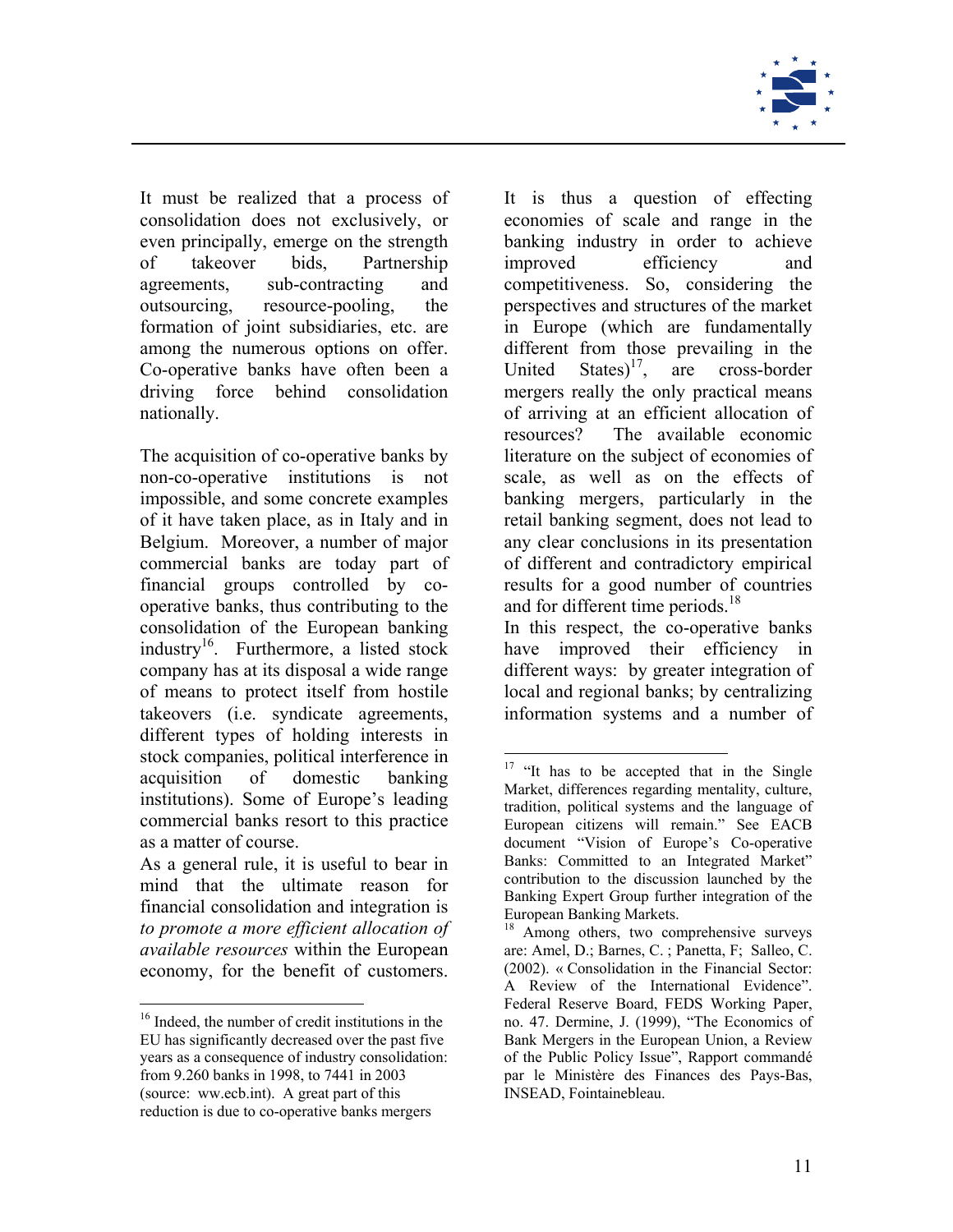

<span id="page-12-0"></span>support functions; at an international level, by promoting cross-border alliances and cooperation $19$  (UNICO, CIBP, or the subsidiaries created by Natexis and DZ Bank aimed at developing and exploiting joint assets); and by their decentralized network *organisation*, which allows for the allocation of tasks, for example, outsourcing, to reduce operating costs.

More importantly, should we perhaps remind ourselves once again that there is no status that protects against bad no status that protects against bad **The profitability of the banking** management?

Co-operative banks contribute favourable loan rates for customers. significantly to the general efficiency of the economic system, thereby refuting the assertion that they are inefficient and lacking in innovation. The fact that the working coefficients of the co-operative banks are today comparable to those of commercial banks, $20^{\circ}$  operating in the same market, bears out the point. Another factor to be considered is whether cost and efficiency are the only criteria with which to evaluate the performance of banking enterprises<sup>21</sup>

 $\overline{a}$ 

With regard to innovation, the European co-operative banks have shown themselves to be leaders in numerous fields. The examples of one-stopshopping (bancassurance) in France and the electronic bank (efficient distribution) in Finland and Holland have already been mentioned. The "customer value" orientation and the ownership structure are key innovative factors at the heart of the co-operative banking system.

# *system[22](#page-12-4)*

*Allocation of resources and strategy* The presence of co-operative banks in a market generally ensures relatively

> However, co-operative banks must be careful to respect the criteria for profit, since their capitalization depends mainly on earnings put in reserve. In any case, the presence of co-operative banks results in *growing competition* and a banking system that is consequently more efficient and more competitive, and not the reverse. What's more, this is consistent with the very nature of cooperative banking: promoting the economic progress of the members/clients, by supplying them

<span id="page-12-2"></span><span id="page-12-1"></span>

<sup>&</sup>lt;sup>19</sup> Groupe Banque Populaire and DZ Bank<br><sup>20</sup> Moody's Special Comment "European Cooperative banks: moving beyond issues of costs and efficiency- A. Cunningham- October 2003. "Cost-to Income ratios of European co-operative banks are no longer noticeably different from those of commercial banks operating in the same market."

<span id="page-12-3"></span><sup>21</sup> Moody's Special Comment "European Cooperative banks: moving beyond issues of costs and efficiency- A. Cunningham- October 2003

<span id="page-12-4"></span><sup>&</sup>lt;sup>22</sup> Co-operative banks have sometimes been accused to be an obstacle to the profitability of the banking sector due to their "not-for-profit" orientation that would lead them to apply low margins, forcing competitors to follow and ultimately exit the market. This is in synthesis the main criticism brought forward by PA consulting group in their study "Mutually assured destruction?, J. Rusthon and A. Dowdalls- 2003